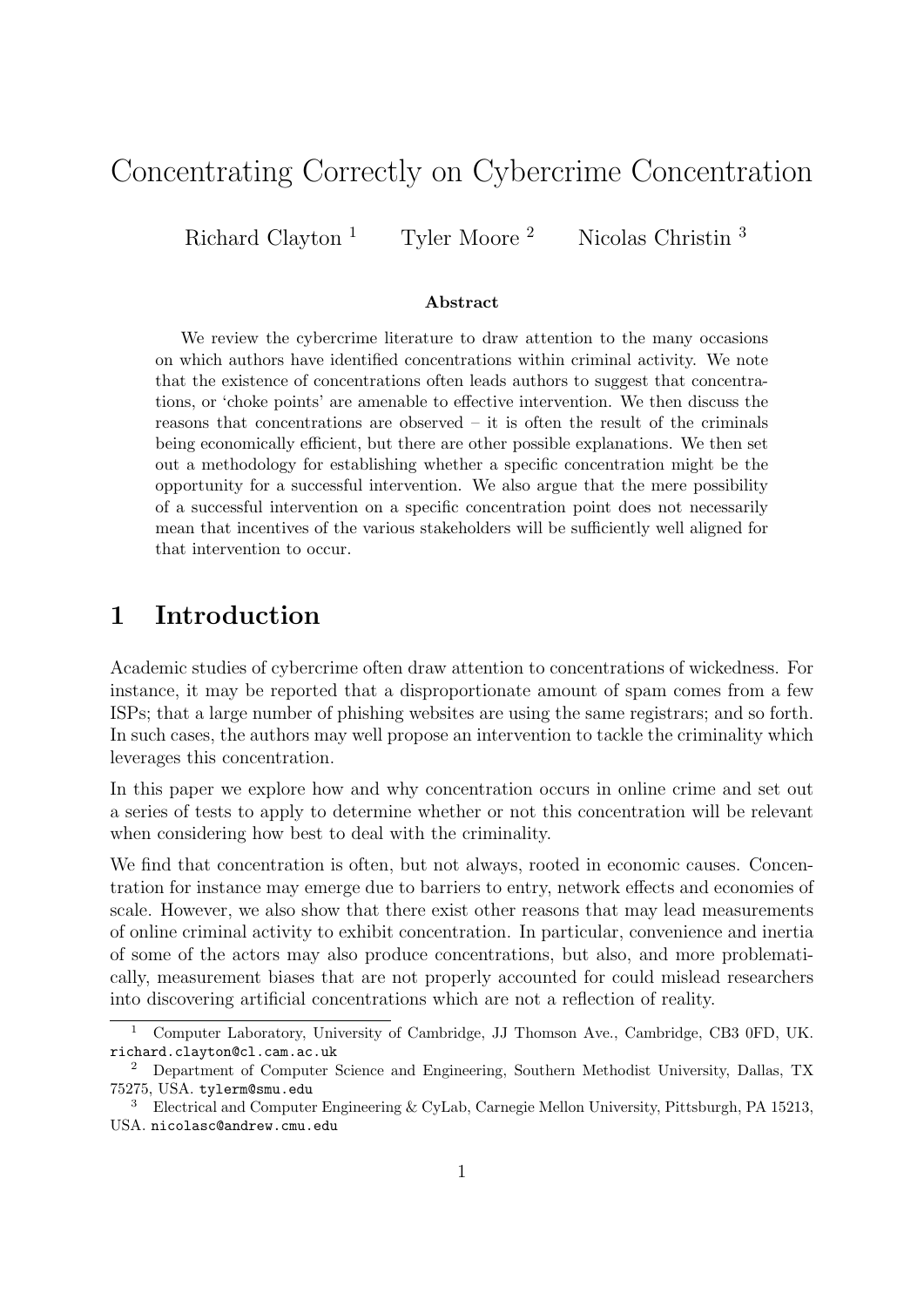Building on these findings, we then discuss a methodology to discern whether an observed concentration can lead to an effective intervention. We also ponder why, even when a concentration point is actionable, it may not necessarily be in the best interest of the various stakeholders to act upon it.

# 2 Concentration and Intervention in the Literature

We start by discussing some classic studies of concentrations of online criminal activity and the associated proposals for intervention. We emphasize that the literature review presented here is by no means exhaustive: there have now been over ten years of studies on the subject, and comprehensive coverage would fill a paper by itself. However, we argue that the research described below is a representative cross-section of the empirical work on online criminality, consideration of which will allow us to properly substantiate our thesis.

### 2.1 Concentrations by cybercrime category

During the course of cybercrime measurement studies, researchers have frequently uncovered evidence of concentration in the infrastructure used by criminals. We now review some of the key works and their findings.

Spam-sending botnets Van Eeten et al. studied the prevalence of infected computers sending email spam in the customer base of the 200 largest ISPs globally [\[30\]](#page-15-0). They found that 10 ISPs accounted for 30% of all spam, and that 50 accounted for over half the total. They found that the worst offenders were consistent over several years. Based on these findings, they argued that if the ISPs with the most infected machines made a conscious effort to remediate computers, then the harm could be greatly reduced. In follow-up work, the authors provided benchmarked measurements of infection rates to all of the major Dutch ISPs [\[29\]](#page-15-1). Two ISPs had a much greater fraction of infected customers than the rest. Upon learning of their relatively poor performance, employees at both ISPs convinced their management to devote more resources to remediation, and within a few months the ISPs met or exceeded the performance of others.

Spamvertised goods In their 2011 "Click Trajectories" paper, Levchenko et al. consider the value chain for advertising pharmaceuticals using email spam [\[15\]](#page-14-0). They identified a very large number of URLs, grouped them together and made a number of test purchases. Their explicit aim was "to identify any 'bottlenecks' in the spam value chain: opportunities for disrupting monetization at a stage where the fewest alternatives are available to spammers (and ideally for which switching cost is high as well)." They identified such a bottleneck in the payment tier of the value chain where they found that 95% of their payments were handled by 3 banks and there were only 13 banks used by the criminals in total. Levchenko et al. observed that there are high switching costs here (in both time and money terms) and suggest that payment generally might well be the most promising area in which to intervene.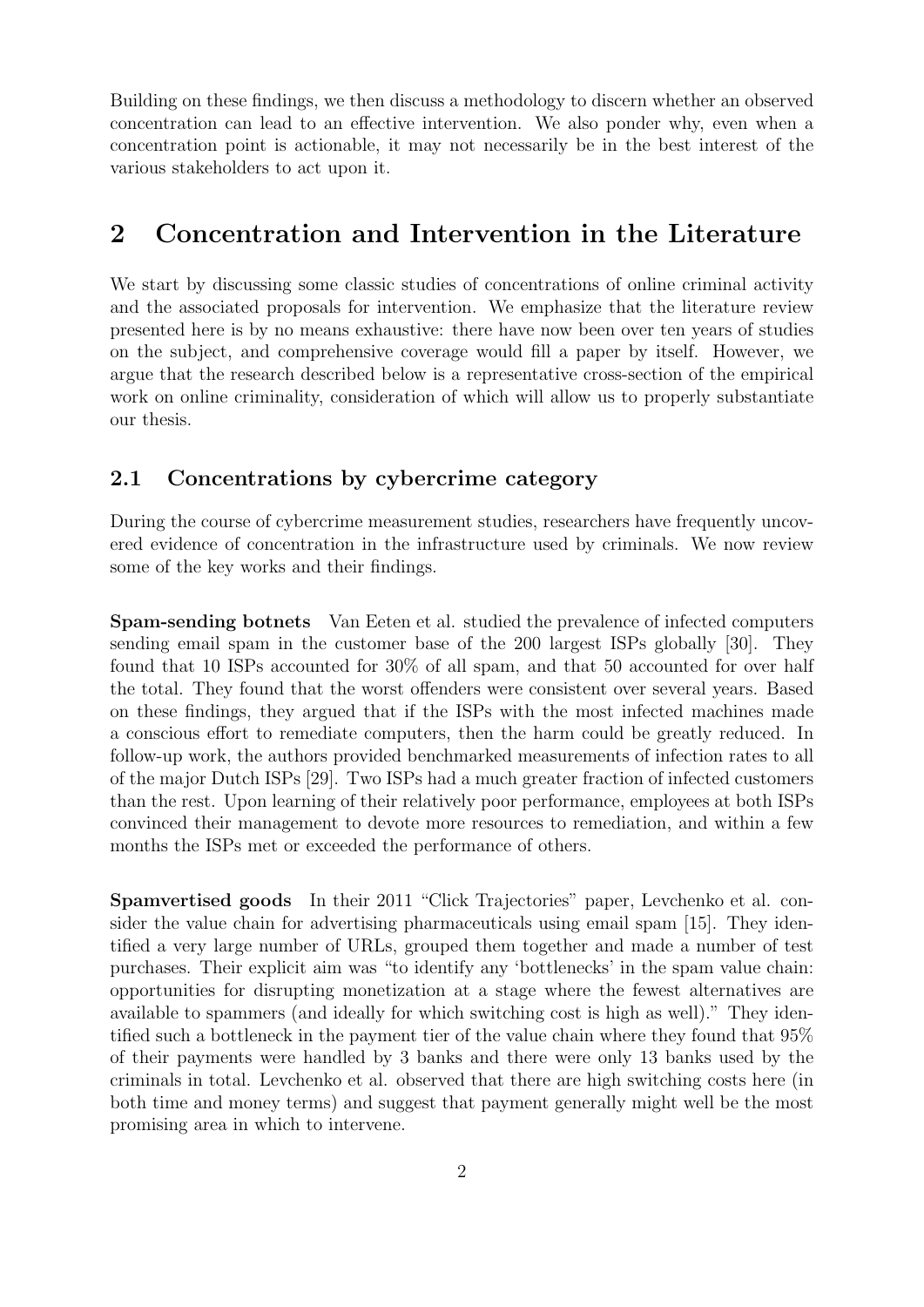Typosquatting Typosquatting is the registration of domain names that are similar to popular domains in the hope of being able to make money by showing adverts to visitors who have failed to key in the popular domain name correctly. Moore and Edelman [\[20\]](#page-14-1) found that typosquatting is highly concentrated with just five individual identifiers (used to record who would be paid) accounting for 63% of the sites displaying Google adverts. Furthermore, some large domain name servers were hosting typosquatting domains as much as four times as often as the web as a whole. They concluded that the most viable intervention would be to crack down on the advertising platforms.

More recently Szurdi et al. [\[28\]](#page-15-2) have examined a significantly larger sample of domains and found that "most true typo domains cluster at major registrars and are hosted at a few name servers. In particular, 12 name servers and 5 major registrars are responsible for hosting 50% of the true typo domains." They also wrote that "forcing these major registrars to enforce prudent registration practices with respect to typosquatting may be a viable policy option", however they also observed that "registrars and hosting companies do not suffer from typosquatting, thus there is little economic incentive for them expend resources to defend against it."

Websites selling counterfeit luxury goods Wang et al. [\[31\]](#page-15-3) investigated malicious 'search engine optimization' (SEO), the practice of abusively manipulating search engine results to ensure a stream of visitors to websites that offer counterfeit versions of luxury and lifestyle fashion goods. They identified 52 distinct campaigns targeting 16 brands, and found that apart from the inherent use of search engines the activity was not concentrated in any manner which would suggest some sort of overarching intervention.

Instead, they noted a limited impact of the interventions that were occurring, such as demoting search results, marking websites as malicious or the brands seizing domains from the criminals. They concluded that the criminal activity was "organized as business campaigns, that effective interventions should target their infrastructure at the granularity of these campaigns, and that they [brands and search engines] are being targeted by dozens of campaigns". They also noted that "campaigns have shown great agility in adapting to partial intervention, and in filling in gaps left by the disappearance of other campaigns"

Media piracy In their "Clickonomics" paper Lauinger et al. investigate 'one click hosters' (OCHs) or 'cyberlockers' which are used to host infringing ('pirate') copies of music, films and other copyrighted material [\[11\]](#page-14-2). They found over 300 OCH sites and little evidence of activity being concentrated in any way – except in so far as some sites were larger and better resourced.

They found that that the interventions that were occurring were merely moving the problem on, concluding, "convincing or coercing OCHs to implement more advanced antipiracy measures can drive away pirates. However, instead of ceasing to pirate, uploaders appear to move to less cooperative OCHs. Lower levels of piracy subsist even on the more diligent OCHs." However, they did note that "strategies against economically motivated actors may effectively target certain parts of the ecosystem. Together with increased legal proceedings, we expect them to render many OCHs more diligent, and maybe even proactive, in their own anti-piracy efforts."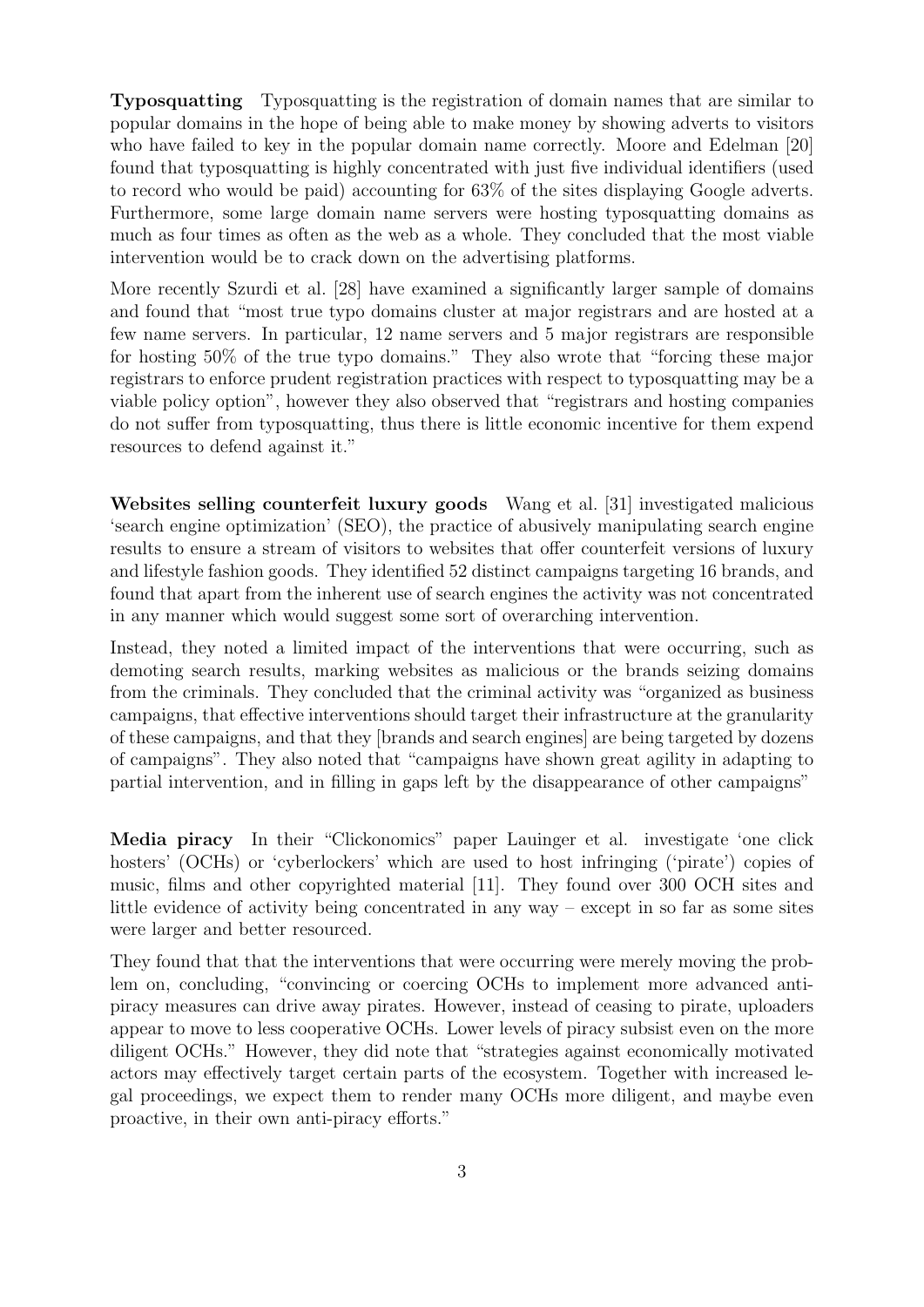High Yield Investment Programs A High Yield Investment Program (HYIP) is an online version of a financial scam in which investors are promised extremely high rates of return on their investments. Payments are made to existing investors from the funds deposited by newcomers, continuing until insufficient funds remain and the scheme collapses. Moore et al. studied HYIPs in 2012, finding a number of areas of concentration: low numbers of digital payment mechanisms were in use; many domains were being registered by a single registrar; and they identified the important role played by a small group of aggregation sites [\[21\]](#page-14-3)

Neisius and Clayton revisited the topic in 2014, identifying all the flows of money within the HYIP ecosystem and drawing particular attention to the central role played by Gold Coders, a software house whose code was used by three-quarters of the HYIPs and nearly two-thirds of the aggregators [\[24\]](#page-15-4). Their view was that Gold Coders "are almost singlehandedly removing almost all barriers to entry for a criminal that wishes to join those committing HYIP fraud".

One-click frauds and scareware Christin et al. described "One Click Frauds" [\[1\]](#page-13-0), a specific type of 'scareware' scam frequent in Japan but seldom seen elsewhere, in which a malicious website operator displays a pop-up window informing the visitor that they entered a legally-binding agreement, and that they need to pay for a registration fee lest they be subject to legal action. There is of course no legal basis to the argument, but given the primarily pornographic nature of the websites, victims often pay fees in the order of USD 500.

By pooling together scams which used the same bank accounts to collect the fraudulent registration fees, and scams that relied on the same customer service phone numbers Christin et al. discovered that the top eight groups were responsible for half of all the scams observed between 2006 and 2009. They ascribed the success of these groups to relatively low barriers to entry and insufficient punishment (i.e., low fines and short or non-existent prison terms) in the cases where the perpetrators were identified and arrested.

In a related study of fake anti-virus distributors, Stone-Gross et al. [\[27\]](#page-15-5) reported concentrations of affiliate networks engaging in this activity. They closely examined three different affiliate networks, and found that consistently only a small fraction of the affiliates were making the highest profits (e.g., only four out of 140 affiliates made more than USD 500 000 in one of these networks). At the opposite end of the spectrum, a majority of the affiliates they looked at did not make any money at all – for the three networks only  $44/140$ ,  $98/167$ , and  $541/1107$  affiliates generated any revenue.

Online anonymous marketplaces Online anonymous marketplaces are a relatively recent development, in which web sites running as Tor hidden services [\[6\]](#page-13-1) are used in conjunction with the Bitcoin payment system [\[23\]](#page-15-6) to form electronic commerce marketplaces with little restrictions on the goods that can be sold and bought. Christin [\[3\]](#page-13-2) provided an empirical characterization of 'Silk Road,' which was the first large-scale such marketplace. Relevant to our study, he showed that the top 100 sellers were responsible for over 60% of all transactions in the first six months of 2012. Poring over the (publicly available) data [\[2\]](#page-13-3) from Christin's paper, we can perform a new calculation which is of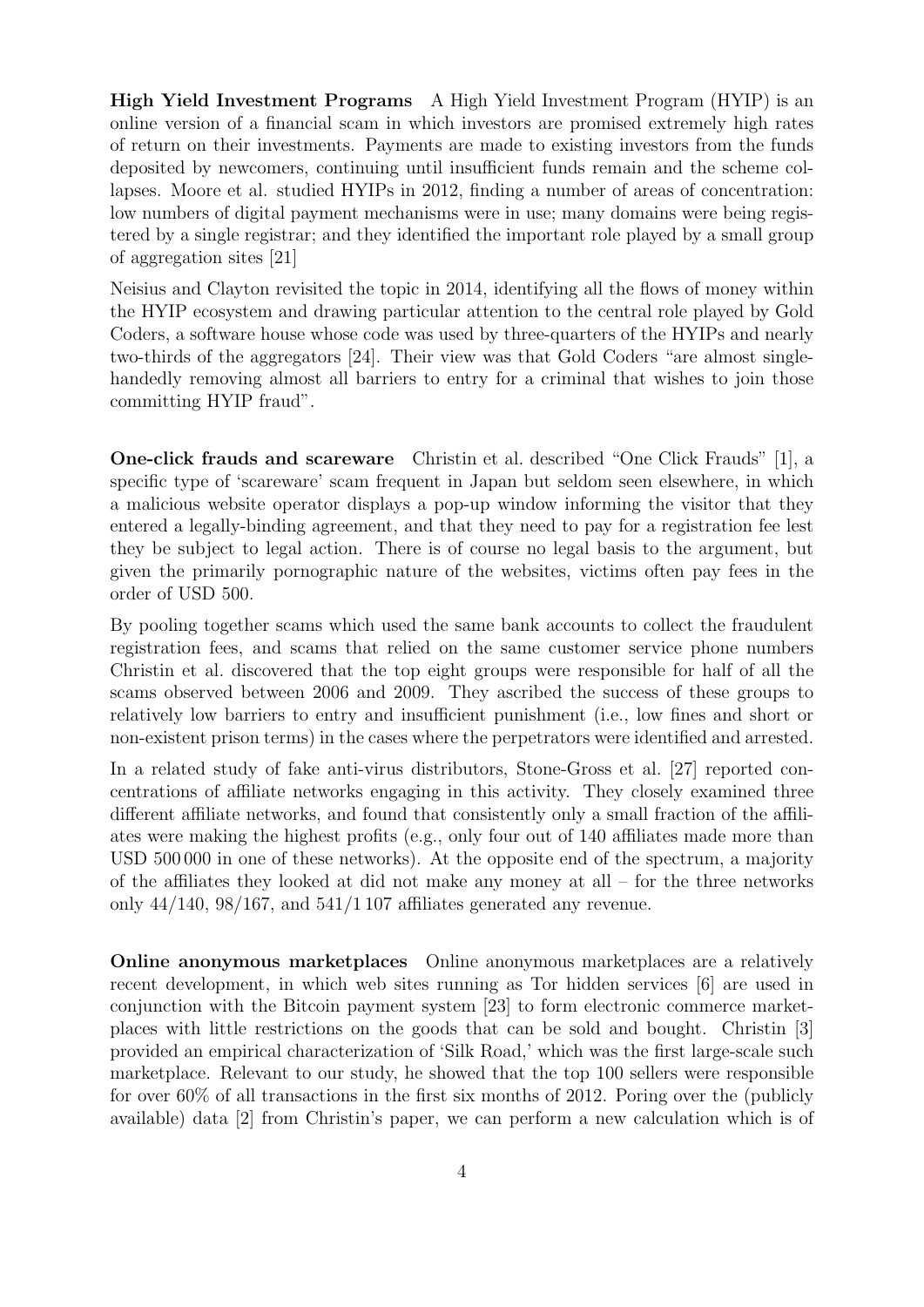direct relevance to this present paper: the top 3% of vendors were responsible for over 50% of all transaction volume.

Pharmaceutical inventories Leontiadis et al. [\[13\]](#page-14-4) showed that approximately half of all unlicensed online pharmacies they surveyed appear to source their inventories from at most nine production facilities. They conjecture this is because production of highquality counterfeit drugs is difficult, and requires specialized equipment or connection – while on the other end of the supply chain, setting up a website for distributing these pharmaceutical drugs is considerably easier.

Traffic to online pharmacies In the same arc of research, Leontiadis et al. [\[12,](#page-14-5) [14\]](#page-14-6) measured that even though the entire network of pharmacies relying on poisoning of search-engine results for advertising is relatively large (2 232 pharmaceutical domains) most of it involves one of 382 "traffic broker" domains, which funnel traffic to these pharmacies from compromised sites. Even more symptomatic of concentration, an overwhelming majority of these traffic brokers appear to have been hosted on machines belonging to one single autonomous system (corresponding to a large cloud-service provider) before being displaced.

## 2.2 Concentrations by infrastructure component

Even though in the above discussion some of the work evidenced, as a by-product of their measurements, concentrations at the level of the supporting infrastructure, these papers primarily focused on describing separate case studies. On the other hand, researchers have also collected evidence of concentration by directly measuring its presence in various components of the Internet infrastructure. We review these studies now.

Payment system intervention In their 2012 "Priceless" paper – which followed up on the "Click Trajectories" paper mentioned earlier – McCoy et al. [\[17\]](#page-14-7) observe that other parties have independently concluded that intervening to disrupt payments to criminals would be a useful strategy. They report on an initiative by VISA which came into effect in June 2011 that deemed online selling of pharmaceuticals to be high risk, which meant merchants had to be more substantial companies and acquiring banks could be fined for extending credit card services to unsuitable companies. Also in 2010 a new mechanism was introduced to allow undercover purchases from dubious companies to enter a streamlined complaints system.

By examining the usage of merchant accounts over time and correlating this with the time at which complaints were made the authors show that the complaints are effective, merchant accounts are closed and the criminal enterprises have to find new payment processors. The criminals of course moved on to other banks but they found evidence that where a purchase/complaint strategy was pursued on a consistent basis over time it had a considerable impact on the criminal activity.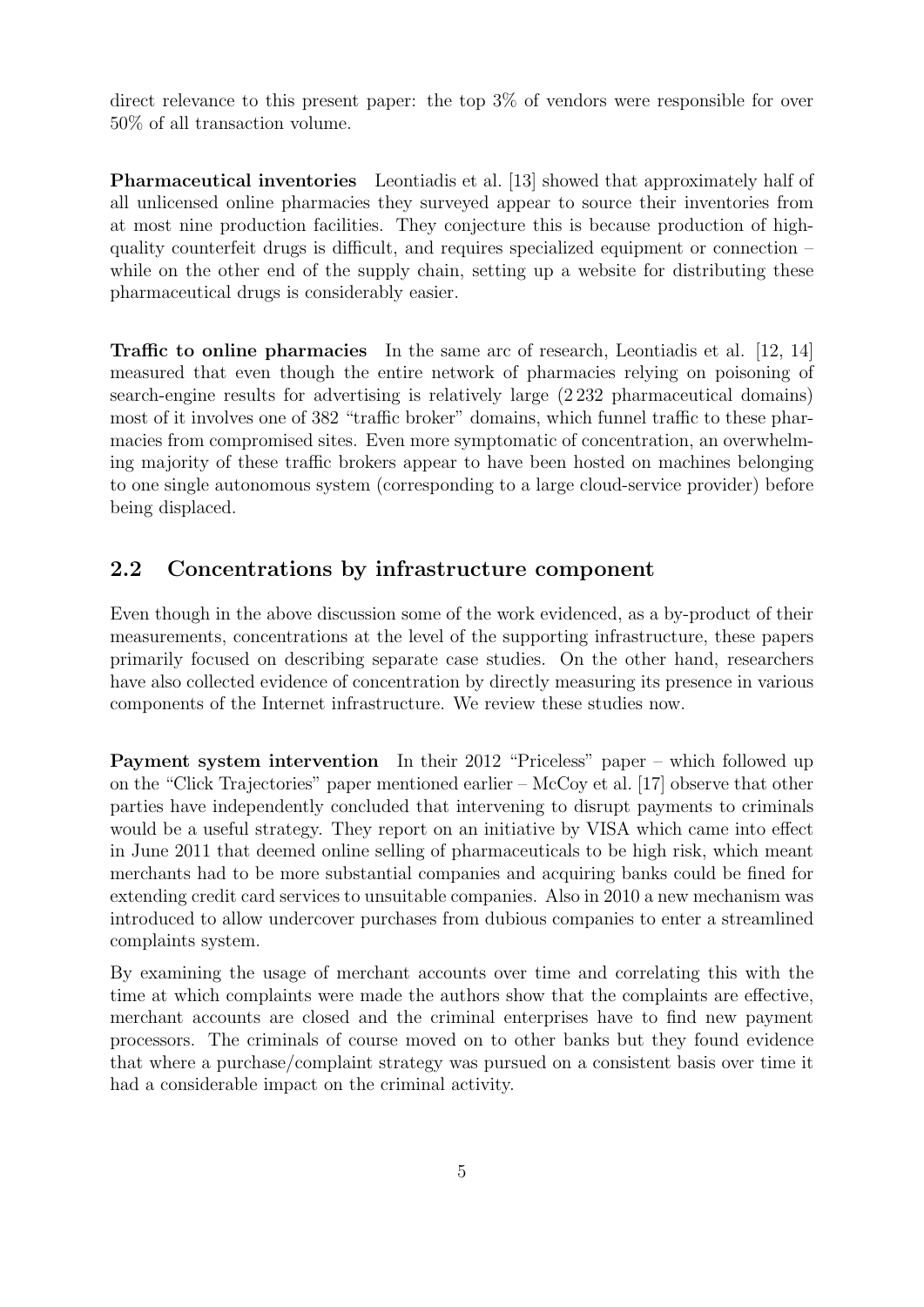Domain name interventions Liu et al. [\[16\]](#page-14-8) describe their measurements of the impact of two initiatives to prevent criminals from registering domain names for use in email spam. The first initiative was a change in policy by the registry for  $\cdot$  cn, the country code top level domain (ccTLD) for China. The policy for registering domains was changed overnight from a open system where domains cost approximately one US dollar, to a highly regulated regime under which the identity of those registering domains was checked, there was a limit on the number of domains per person and the price went up by a factor of ten. The impact was extremely dramatic, with abusive registrations of .cn domains effectively ceasing altogether – but the paper shows that the criminals moved to exploit the .ru (Russian) ccTLD instead. So the effect was one of displacement, along with a small increase in costs for registering the .ru domains.

The second initiative examined was the actions taken by a single registrar (eNom), albeit one of the biggest, in disabling domains associated with fake pharmacies. Here Liu et al. found some temporary disruption during an initial phase. But the criminals merely used other registrars, proactively transferring domains away from eNom that were as yet unaffected, but that they perceived to be at risk of future action. The paper concludes "concrete effects" had been measured but that "the current ecosystem provides spammers with ample room to adapt. We conclude that local interventions on a registry/registrar level are likely to be ineffective. To have an impact on spammers domain registration these interventions have to be extended to a global scale by ICANN."

Hosting provider shutdowns (McColo) In November 2008, following an investigation by the Washington Post journalist Brian Krebs, the Internet connectivity of the McColo Corp hosting company of San Jose, California was simultaneously disconnected by its two providers of Internet connectivity [\[9\]](#page-13-4). Krebs had drawn attention to the high concentration of malicious activity at the site – malware command and control servers, websites hosting fake pharmacies, fake designer goods, fake security products and the sale of child sexual abuse images delivered by email – and the connectivity providers had decided they should act.

The most obvious effect was an immediate reduction in global spam volumes because the criminals had not foreseen the entire site being disconnected. DiBenedetto et al. [\[5\]](#page-13-5), show that the number of spam sources decreased by almost a half immediately after the shutdown and various industry observers such as Trend Micro [\[7\]](#page-13-6) measured reductions of 50% to 75% in total volume. However, Clayton observes that the spam that disappeared was mainly of the easy-to-block kind, so that the impact on in-boxes (rather than spamfolders) was perhaps more limited [\[4\]](#page-13-7).

In his recent book [\[10\]](#page-14-9), Krebs explains that McColo was operated by a Russian group who were entirely aware of the type of activity their customers were engaged in and took steps to ignore or deflect abuse reports. Within a few weeks these customers had rebuilt their spam sending networks, and Krebs says that the only significant loss was some extensive lists of email addresses (the destinations for the email spam) and the criminals are now believed to more cautious about concentrating their systems at a single location.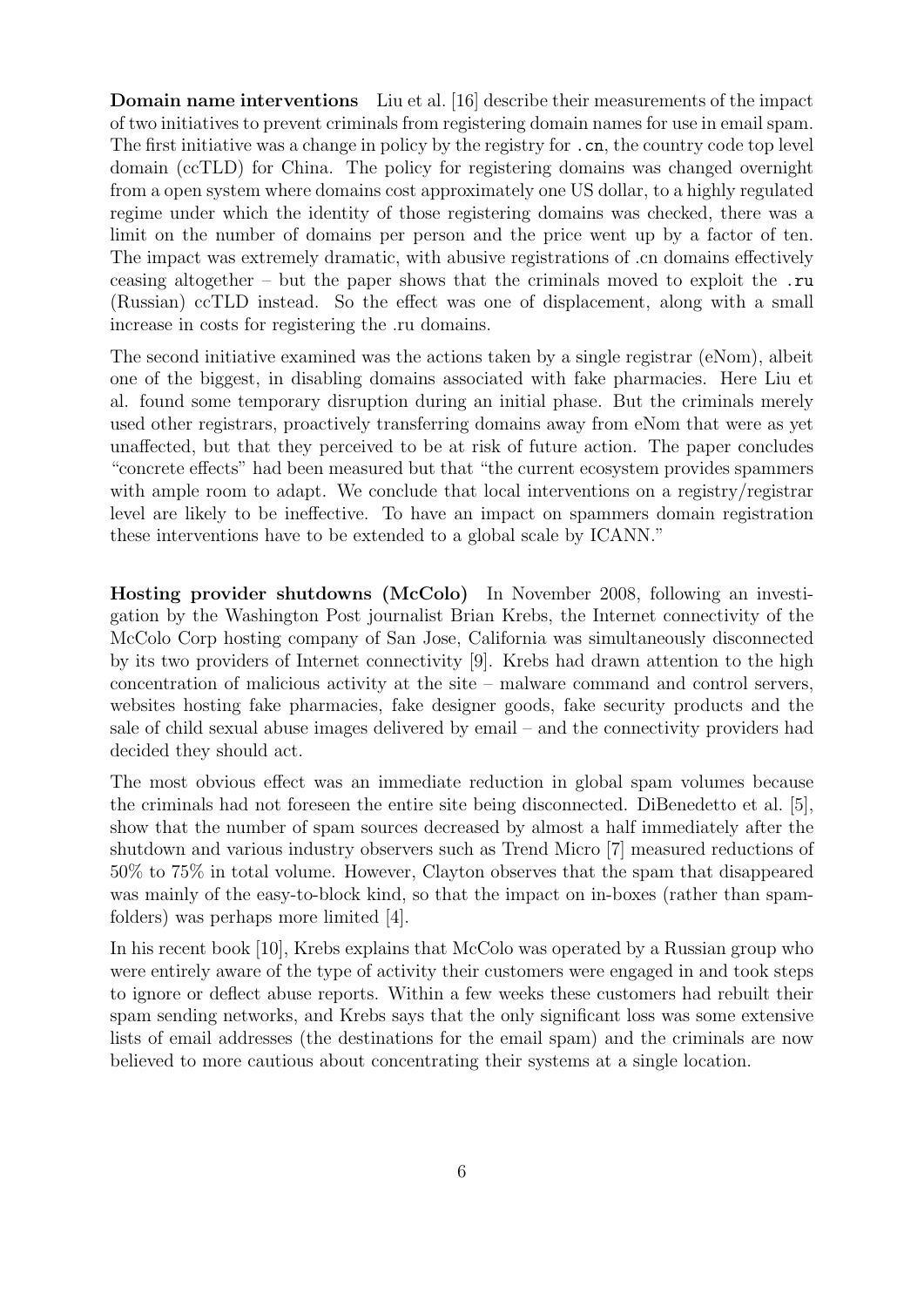### 2.3 The effect of biased measurements

When a study of criminal activity uses data about a subset of that activity (whether knowingly or unknowingly) then there is clearly a risk that the view of the activity will be biased – and, relevant to our discussion, it may throw up apparent concentrations of activity that are an artifact of the measurements rather than of reality. Examples of this effect in the published peer-reviewed literature are of course rare, but phishing (theft of credentials using fake websites) is notoriously difficult to measure without some bias creeping in and so we select two examples from this activity.

Phishing website lifetimes In their first published paper on phishing Moore and Clayton measured how long it took for the fake phishing websites to be 'taken down' [\[18\]](#page-14-10). This paper used data from PhishTank [\[25\]](#page-15-7) and one of its figures was a comparison of take-down times for different banking brands. A year later Moore and Clayton revisited take-down time measurements, but now with several other sources of data about the location of phishing websites [\[19\]](#page-14-11). In particular they were now receiving data from two of the companies which provided 'take down' services to the banking industry.

In this second paper Moore and Clayton showed that take-down times were markedly lower for phishing websites that were known to the take-down company providing a service to the brand being phished. If a rival take-down company learned of the website then they took no action if the brand was not their customer – however, they still provided information about the phishing URL for Moore and Clayton's research – thereby starting the clock ticking on a significantly longer lifetime for the phishing website.

In retrospect, much of the variability in take-down times between brands in the earlier work could be ascribed to measurement bias and the way in which some, but not all, of the take-down companies were also looking at the PhishTank data – there was no criminal conspiracy to concentrate on using more robust website hosting arrangements when targeting particular brands.

Phishing toolbar effectiveness Sheng et al. looked into how effective toolbars were in detecting that a phishing webpage was being visited [\[26\]](#page-15-8). Their methodology required a source of brand new phishing URLs that they would then regularly visit with each of the toolbars active in turn to assess whether or not the page was identified as a phish – that is that the company involved had learned of URL and correctly categorized it as malicious. They obtained their URLs from the University of Alabama at Birmingham 'Spam Data Mine' which in turn received data from, among others, a spam filtering company handling over a billion emails a day.

The work went well when considering an October 2008 dataset, but when they repeated it on a December 2008 dataset they found that two of the toolbars were suddenly much more effective. They reviewed this and concluded that "the two tools acquired new sources that were similar to our feed". That analysis underlines the entire difficulty of determining whether it is useful to use blacklists to counter criminality. Only the items in the blacklist will be blocked, but measuring how good the blacklist is – whether the criminality is sufficiently concentrated for everything relevant to get into the blacklist – is very difficult to measure objectively.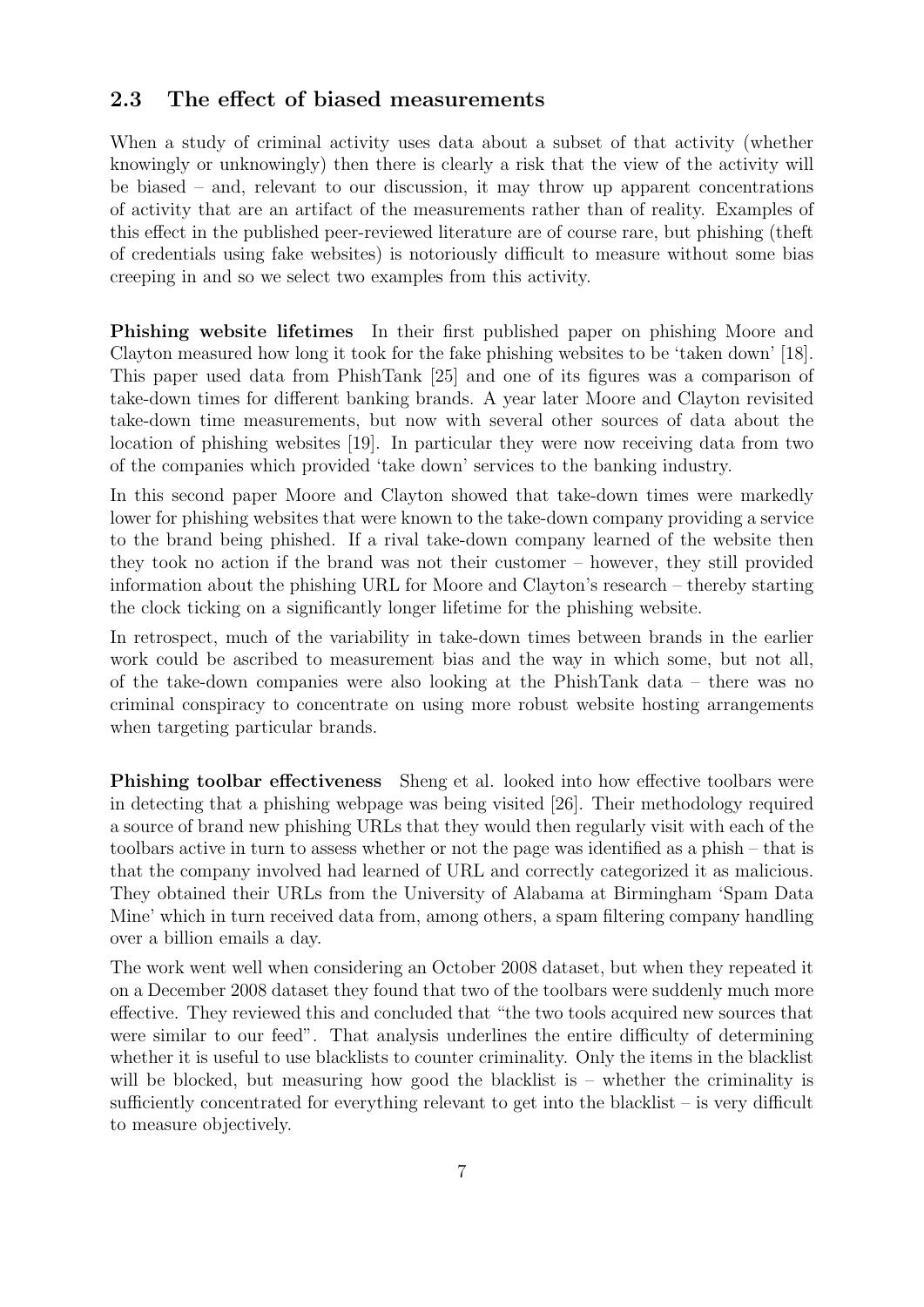# 3 Why Does Concentration Emerge?

We next discuss why concentration emerges. We argue that, although economic rationality plays a preponderant role in the emergence of concentration points, it is not the only reason why concentration occurs.

## 3.1 Rational economic behavior

It is generally believed that online criminals are rational economic actors – in that they wish to make money as efficiently as possible. This means that we would expect to see concentration when it is economically efficient and thus it is relevant to review economic drivers towards concentration.

Comparative advantage In economies where individuals and firms are free to trade goods and services, the theory of comparative advantage predicts that specialization will emerge. Individuals and firms that can most efficiently produce a good or service will tend to focus on providing that good and selling it to others, buying remaining goods and services from others.

On the Internet, companies specialize in providing different services cheaply, from domain name registration to hosting to advertising. Such specialization is not confined to legitimate purveyors, however. Unscrupulous providers specialize in offering services that are attractive to criminals, for example by basing themselves in countries where they can operate without fear of prosecution. Criminality subsequently concentrates in these areas, such as where domain names are offered for free or at (considerably more expensive) 'bullet-proof' hosting companies that boast that they will ignore abuse complaints.

Network effects Towns grow in the real world because of network effects. Raw materials coming into a port are processed in the surrounding area and more expensive goods are re-exported. The market towns develop financial sectors and become centers of administration. Similarly, the three major US automakers are all headquartered in Detroit, where an extensive industry of parts suppliers emerged.

It has commonly been observed that certain types of criminality are more closely associated with particular parts of the world: fraud with West Africa, auction fraud with Eastern Europe, financial malware with Russian speaking countries. These types of criminality generally require multiple actors specializing in different aspects of the crime and although the individuals involved could be anywhere in the world, issues of trust and language may mean that they are offline friends or acquaintances first, and criminal colleagues later.

Economies of scale Any tour of a medieval town will take in streets named after the trades that operated there. Although there are many reasons for these concentrations a key one is the economies of scale. Dealing with the mess created by the butchers is much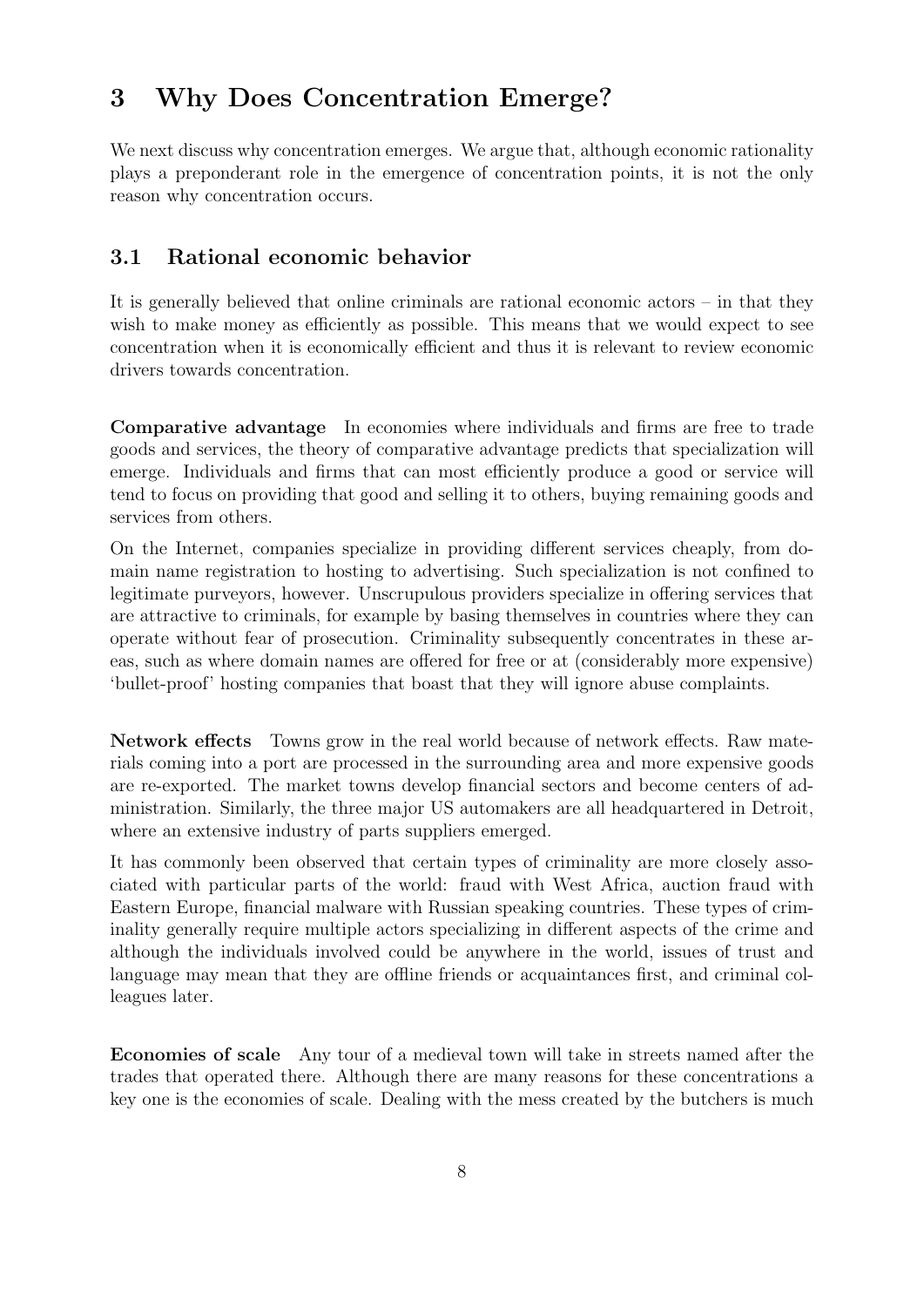simpler if they are all in one place; the inhabitants of a Chinatown may co-locate for mutual support or because they are unwelcome in other neighborhoods.

Online, scaling is everything and most of the costs of a criminal enterprise are upfront. Once you have written your malware and worked out how to distribute it, then the more people you can infect then the bigger the return.

Winner-take-all dynamics Once one city becomes the largest in the land, its leading role may last for centuries. London's importance as a commercial center meant the King moved there from Winchester. Its economic and political importance made it the center of the UK road network ('all roads lead to Rome'), then of the railway network and then the location of the most important UK airports.

Online, the low levels of 'friction' leads to numerous monopolies in legitimate online businesses – and also in less legitimate operations, such as the way that GoldCoders dominates the market for HYIPs.

Barriers to entry Towns and cities are now, in the developed world, subject to extensive planning regulations so those who want to found new towns or build new housing estates face considerable difficulties.

Online the main barriers to entry into criminal activity are the expertise needed to be efficient and effective. Spam sending and spam blocking have been in an 'arms race' for so long that there is a very steep learning curve for new entrants.

Online criminal activity linked with the trade of physical goods (e.g., pharmaceutical counterfeits or narcotics) typically presents much higher barriers to entry than 'pure' online crime focusing only on digital goods. Indeed, access to, or production of, physical goods is typically considerably more expensive than that of digital assets.

An example of this is in the way Silk Road was launched: its operator grew psychedelic mushrooms himself so he could to sell them on his nascent marketplace. This made the case his website was 'legitimate' and thereby addressed a steep barrier to entry. Once customers were satisfied that the site 'worked', other vendors (and many more customers) joined—leading to the aforementioned network effects. Likewise, the concentration observed in inventories offered in the sale of counterfeit pharmaceuticals suggests that the production (or obtaining) of such goods by miscreants incurs very high start-up costs.

## 3.2 Non-economic factors

However, not all criminals are economically efficient all of the time, and there are other, more structural, reasons why concentrations can be observed. We identify two such reasons here – which are nothing to do with economic rationality but are instead forms of inertia.

Whack-a-mole Many countermeasures to criminal activity such as phishing or spamming involve the sending of abuse complaints to hosting companies or ISPs. The competent and caring companies will remove malicious content or ensure that compromised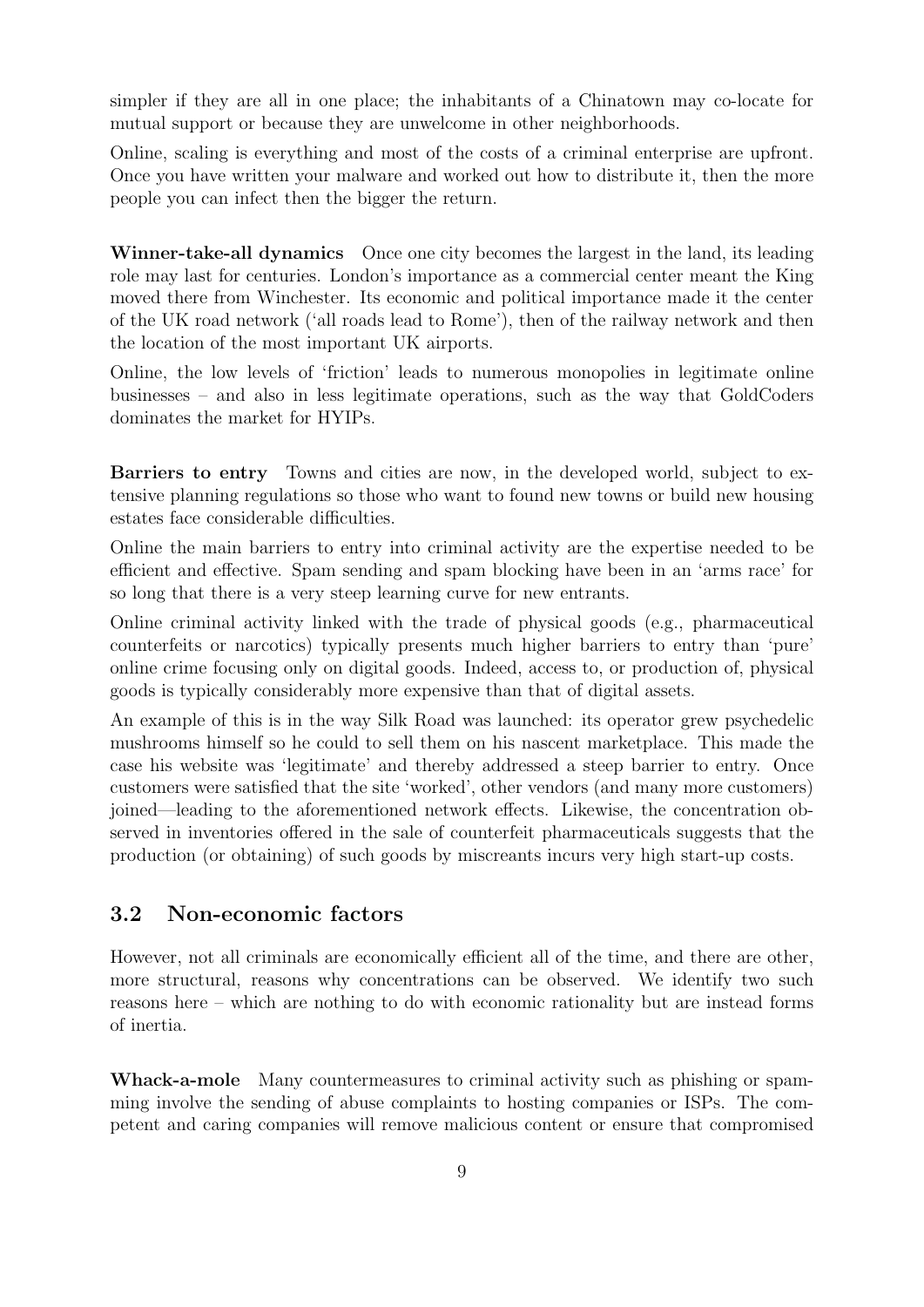machines are cleaned up. However, the less competent will do less and so over time the badness will mainly be found in these uncaring locations. That is the concentration occurs not because the criminals choose to host at these sites, but rather that they end up there by default.

Copying successful patterns When criminals are seen to be successful then others may seek to imitate that success. This may lead to concentrations because the imitators copy most aspects of the initial operation without necessarily assessing alternatives. If one criminal uses eGold for payments and seems to do well then others may follow. Of course, over time the economic effects we discussed above come into play – for example, there's network effect and monopolistic tendencies because criminals receive eGold as income and wish to use it directly for expenditure.

### 3.3 Measurement methodology artifacts

Furthermore, studies may identify a concentration whereas there is something else going on altogether.

Measurement bias As discussed earlier, measurements may be biased – the online reporting center IC3 received large numbers of reports of auction fraud – but this was because eBay made a point of drawing IC3 to the attention of their customers when they had been victimized. This skewed the incidence of one type of crime.

If a study uses a biased dataset then large numbers of similar crimes may be missed. Many academic studies of phishing use the publicly available data from PhishTank – this only contains about 40% of all phishing URLs, but 100% of all PayPal phish, which the wideranging studies consistently identify as the most attacked brand. Clearly, if composition of the PhishTank dataset is not understood, then the concentration on attacking PayPal will be overestimated.

Another example, discussed by Kanich et al. [\[8\]](#page-13-8), is that of botnet measurements. Kanich et al. observed in the course of their measurement of the Storm botnet that other researchers were undertaking measurements at the same time, thereby biasing the overall results. While, in that specific study, the bias in measurement does not seem to have affected findings related to potential concentration points, it certainly could have had an impact on any findings given that a number of "bots" were actually measurement hosts that should not have been accounted for in any analysis.

Measuring something else altogether It's not unusual to see maps or tables of the location of malware infected machines – typically the USA or China heads these lists. However, the numbers are seldom normalized to account for the size of the population or, more relevantly, the proportion of that population who own a computer and whether or not they leave it permanently online.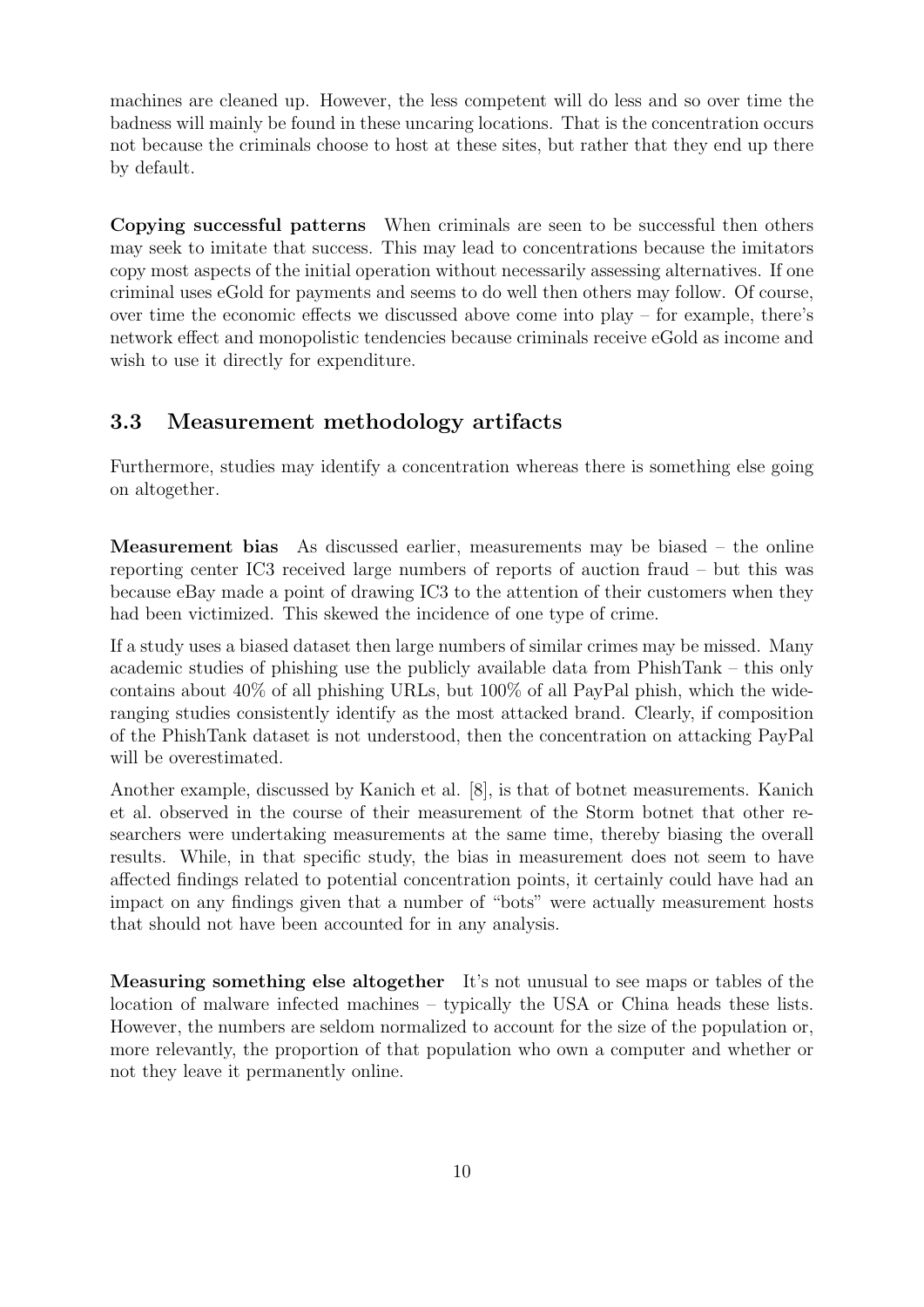Apparent correlations between two datasets may not indicate a causal linkage, but that the two datasets are both, independently, linked to the same thing.<sup>[1](#page-10-0)</sup>

Small numbers of participants If there are only a handful of criminals operating a particular scam in a particular manner then an apparent concentration of criminality is inevitable. In 2007–2008 the RockPhish gang sent about two-thirds of all phishing URLs and operated in a distinctive manner using fast-flux DNS techniques. This meant that almost anyone who studied phishing would come across them – but their methods were seldom copied by anyone else, so that the apparent importance of fast-flux to phishing success was to some extent merely an artefact of the scale they operated at.

Additionally, as we have already seen, many crimes operate under an affiliate system  $-$  so that a large number of individual criminals, with very disparate behavior are advertising a relatively small number of fulfillment locations.

## 3.4 Reviewing concentration causes in previous studies

In light of the above discussion, we summarize in Table [1](#page-10-1) the factors that appear to have presided over the establishment of concentration in some of the previous work we introduced. The table shows, for each type of online criminal activity we surveyed, whether observed concentrations are due to economic factors, or to other reasons. We observe that, in a number of cases, the observed concentrations are partially due to relatively small number of actors overall; in other cases (one-click frauds, pharmacies and HYIP scams), "whack-a-mole" or inertia effects may have caused somewhat artificial concentrations that we expect would not lead to fruitful intervention.

| Category                  | Perpetrators |   |     |     |   | Payments Registrar Hosting ISP Phone Ad Platform |
|---------------------------|--------------|---|-----|-----|---|--------------------------------------------------|
| Spam-sending botnets      | E            |   |     |     | E |                                                  |
| Typosquatting             | E C S        |   | E W |     |   | S                                                |
| <b>HYIPs</b>              | E S          | S |     |     |   |                                                  |
| Luxury goods              | S            |   | E   | E   |   |                                                  |
| Media piracy              |              |   |     |     |   |                                                  |
| One-click frauds          | E S          |   | S W |     |   |                                                  |
| Fake $A/V$                |              |   | W   | E   |   |                                                  |
| Unlicensed pharmacies     | S            | S |     | S W |   |                                                  |
| Goods sold on anon. mkts. | E C          |   |     | S   |   |                                                  |
| Phishing                  | S            |   | E B | E B |   |                                                  |

<span id="page-10-1"></span>Table 1: Legend of concentration factors: E: Economic, W: Whack-a-mole, C: Copycats, B: Bias, S: Small number of participants.

<span id="page-10-0"></span><sup>&</sup>lt;sup>1</sup>Munroe [\[22\]](#page-15-9) humourously considers the similarity between heat maps of viewers of furry pornography and the Martha Stewart website. In practice, both maps are of centers of population in the USA.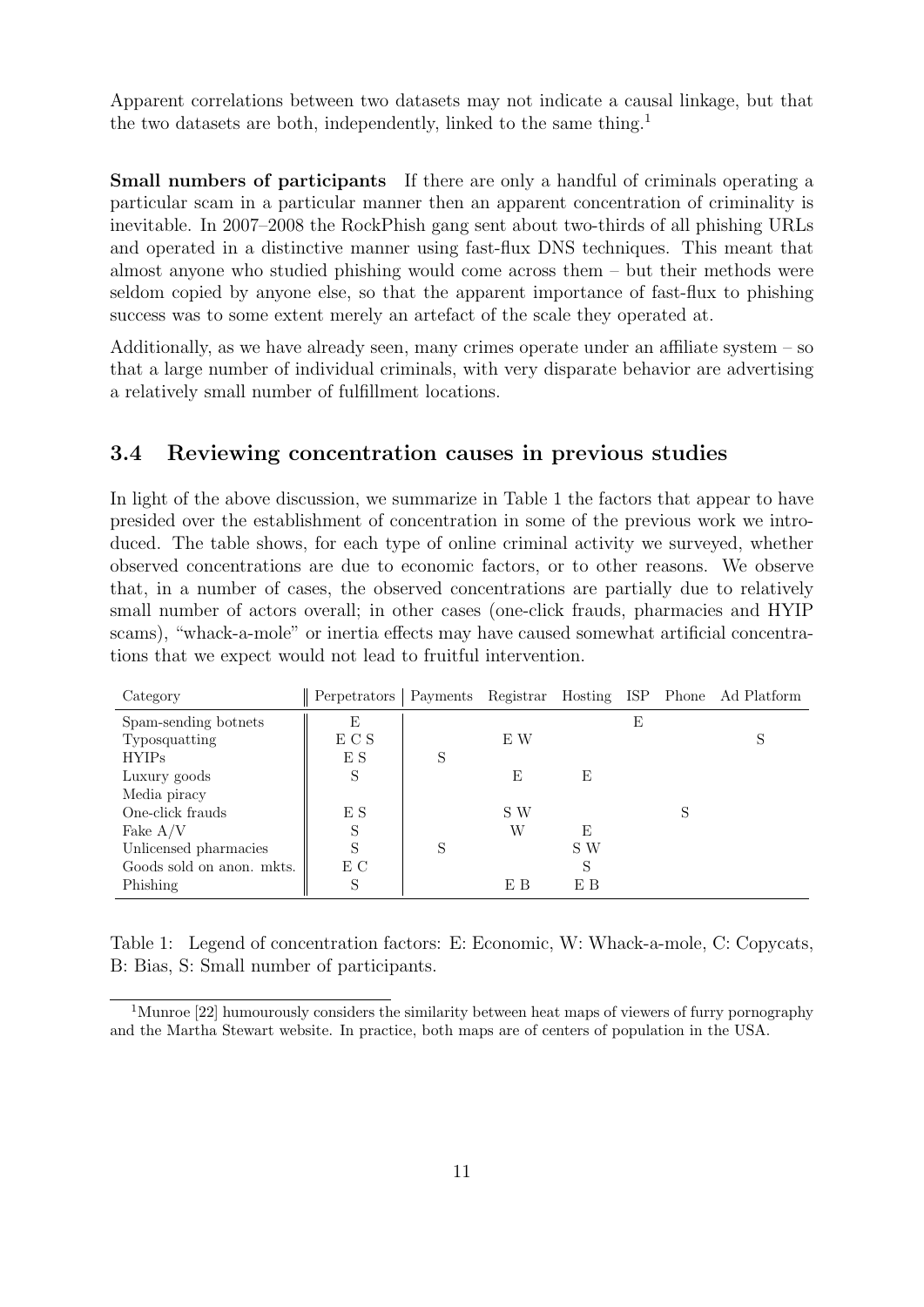# 4 A Methodology for Proposing Interventions

When documenting the results of a cybercrime study, it is natural to wish to propose some countermeasures that would reduce the incidence or impact of the cybercrime. When the study has identified some sort of concentration, usually of the use of some resource, then it may well be that intervening to disrupt access to that resource will disrupt the crime. Indeed a whole discipline, 'crime script analysis,' is based on the notion that crimes can be broken down into a series of stages and countermeasures and interventions can be seen as an attempt to disrupt one or more stages of that script.

We propose the following methodology that will ensure the soundness of an intervention proposal that aims to leverage the presence of concentration:

**Step One – is the concentration real?** As we have discussed above, concentrations can be caused by numerous types of measurement bias. Hence any discussion of a proposed intervention whose effectiveness depends upon a concentration must be preceded by a discussion of the validity of the analysis – why this is not the equivalent of the drunk looking for their keys under the streetlight.

That said – there may be some economies of scale in tackling concentrations of cybercrime whatever the nature of the concentration. For example, there will be value in working with an engaged ISP that is prepared to clean up malware on their customer machines even if the only reason that they head an infection league table is because they are the biggest ISP with the largest number of customers. However, it should not be claimed that this is making an existential difference to the malware's prevalence.

Equally, if it can be determined that there are only five criminals operating a particular scam then arresting all five will make a difference. However, such an intervention will not, of itself, ensure that five more (or indeed fifty more) criminals do not follow in their footsteps. In fact, we have seen instances of this in practice: after the Silk Road was taken down, a number of copycat marketplaces emerged to take its place, ultimately resulting in a richer – and more robust – ecosystem.

Step Two – identify how a viable intervention would work For an intervention that leverages a concentration to be likely to make a difference there must be some sort of structural reason for the concentration to exist.

It is, for example, difficult for criminal websites to receive payments, so if concentrations can be found in their financial arrangements then it may be reasonable to assume that intervening to disrupt these arrangements will be effective.

Likewise, production of nigh quality counterfeit pharmaceutical drugs usually requires either access to a production facility in which some of the stock can be stolen or acquired illicitly; or access to expensive and highly controlled equipment, namely 'pill presses', not to mention the expertise required in producing chemically indistinguishable products.[2](#page-11-0)

<span id="page-11-0"></span><sup>&</sup>lt;sup>2</sup>Alternative distribution models, such as exploiting arbitrage, where somebody purchases pills in a given country and resells them online to customers from a different country, may also occur – but would not cause the same concentration effects.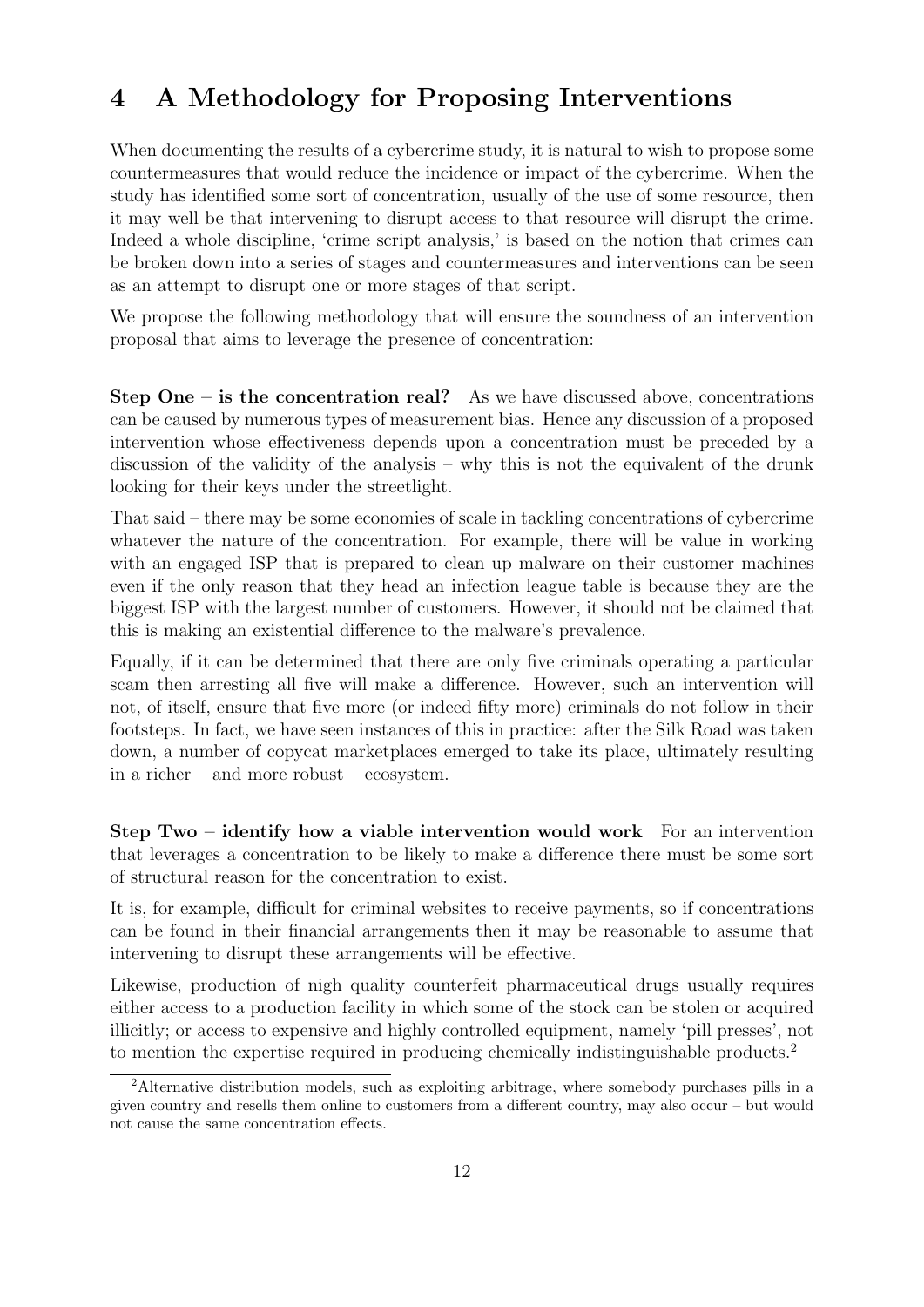However, a concentration which only exists for reasons of simple convenience may indicate that an intervention although in many ways viable, could be of short term impact and perhaps counterproductive. For example, if many different criminals are using a registrar solely because of the price they pay for domains, then persuading the registrar to turn down their business may slightly increase the criminals' costs, but is unlikely to put them out of business – and by dispersing the activity among competing registrars may make it harder to track the activity and intervene in future.

Step Three – predict the criminals' response Successful criminals will wish to continue their activity despite an intervention. Thus, for an intervention to have a long term impact it must be difficult or inefficient for the criminals to make a substitution.

Thus, if all of the payments for a service are currently directed through Ruritania the success of an intervention that involves shutting down Ruritanian services will depend upon whether the criminals can immediately move operations to Freedonia, or whether there was something unique about the Ruritanian arrangements.

Step Four – assess the practicality of the intervention Even if a plausible strategy for intervention is identified, it may not turn out to be practical. Observing that Law Enforcement officials would be able to disrupt a crime in a particular way does not mean that they consider the crime sufficiently important to see this as something to spend time on. Identifying a particular intermediary as being uniquely capable of disrupting criminal activity does not mean that the intermediary will be prepared to co-operate.

Even more problematically, internal incentives within Law Enforcement may actually play against intervening on a specific concentration point. In countries where law enforcement personnel are promoted based on the number of arrests made or cases solved, it may be more advantageous to, for instance, take down multiple instances of a given criminal activity (e.g., websites selling pharmaceutical drugs) rather than going after a handful of important intermediaries (e.g., payment processors). In situations like this, it is extremely important that policy makers be educated about the potential incentive misalignment and rectify it.

# 5 Summary and Conclusions

We have reviewed some of the cybercrime literature to draw attention to the many occasions on which authors have identified concentrations within criminal activity and have seen that this often leads them to suggest that this leads to a possibility of an effective intervention. We do not claim this literature review is exhaustive: rather than a complete description of the entire body of work in the area, we wanted to focus on the few papers that explicitly tried to assess whether concentration points existed – be it among actors, or parts of the infrastructure.

We then discussed the general ways in which concentrations can arise (or appear to arise) because unless the reason for the concentration is understood, then going on from that to suggest an intervention is unlikely to be successful.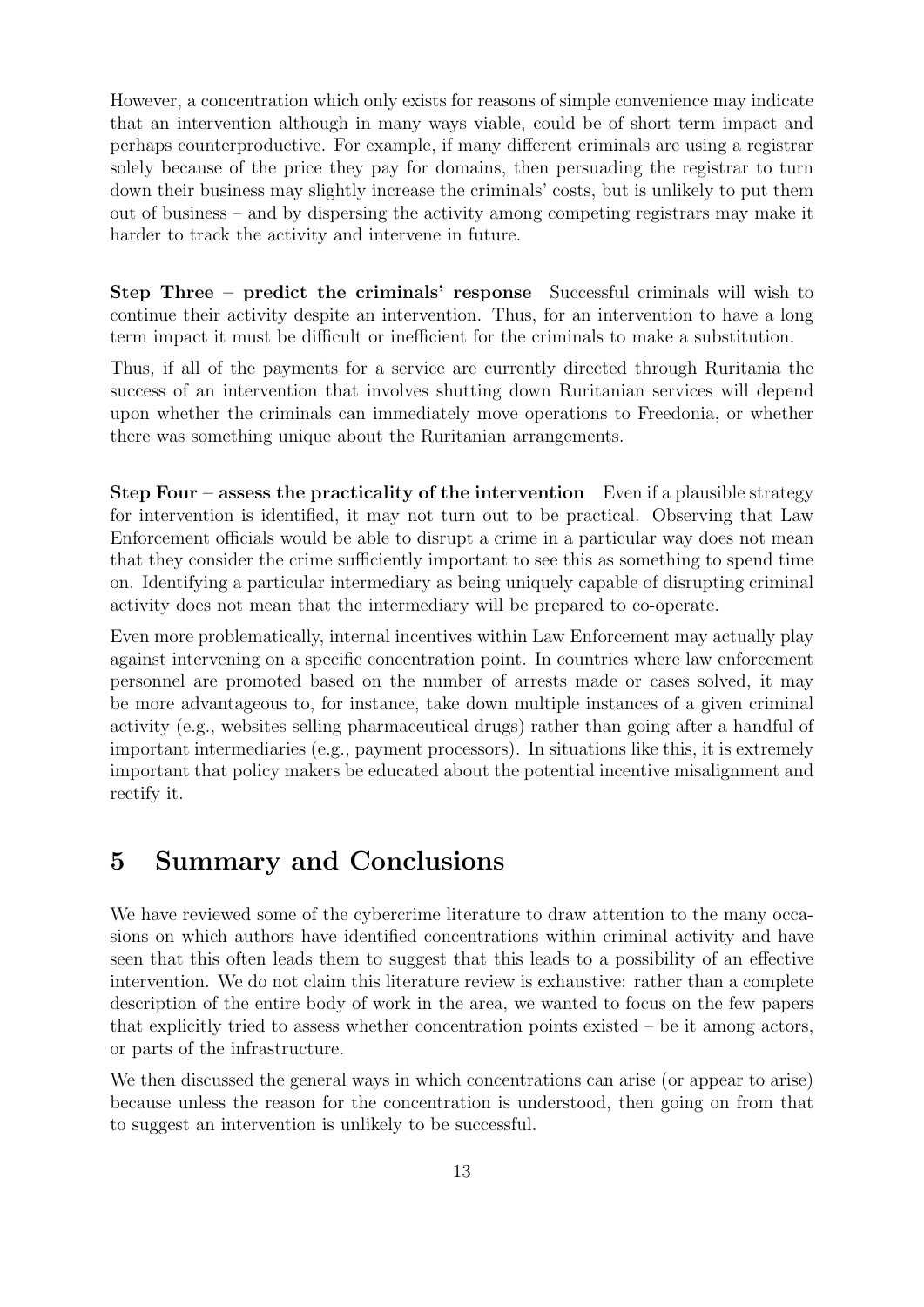We then set out the bare bones of a methodology for proposing a successful intervention in criminal activity. It is essential to understand the relevance of the concentration and understand how the criminals will respond. We also observed that identifying a viable intervention does not mean that the incentives will be sufficiently well aligned for that intervention to occur.

# Acknowledgements

The authors are funded by the Department of Homeland Security (DHS) Science and Technology Directorate, Cyber Security Division (DHSS&T/CSD) Broad Agency Announcement 11.02, the Government of Australia and SPAWAR Systems Center Pacific via contract number N66001-13-C-0131. This paper represents the position of the authors and not that of the aforementioned agencies.

## References

- <span id="page-13-0"></span>[1] N. Christin, S. Yanagihara, and K. Kamataki. Dissecting one click frauds. In Proc. ACM CCS'10, pages 15–26, Chicago, IL, October 2010.
- <span id="page-13-3"></span>[2] Nicolas Christin. Traveling the Silk Road: Datasets, 2012. [https://arima.cylab.](https://arima.cylab.cmu.edu/sr/) [cmu.edu/sr/](https://arima.cylab.cmu.edu/sr/).
- <span id="page-13-2"></span>[3] Nicolas Christin. Traveling the Silk Road: A measurement analysis of a large anonymous online marketplace. In Proceedings of the 22nd World Wide Web Conference (WWW'13), pages 213–224, Rio de Janeiro, Brazil, May 2013.
- <span id="page-13-7"></span>[4] Richard Clayton. How much did shutting down mccolo help? In Sixth Conference on Email and Anti-Spam (CEAS 2009), 2009.
- <span id="page-13-5"></span>[5] Steve DiBenedetto, Dan Massey, Christos Papadopoulos, and Patrick J. Walsh. Analyzing the aftermath of the mccolo shutdown. In Proceedings of the 2009 Ninth Annual International Symposium on Applications and the Internet, SAINT '09, pages 157–160, Washington, DC, USA, 2009. IEEE Computer Society.
- <span id="page-13-1"></span>[6] R. Dingledine, N. Mathewson, and P. Syverson. Tor: The second-generation onion router. In Proceedings of the 13th USENIX Security Symposium, August 2004.
- <span id="page-13-6"></span>[7] J. M. Hipolito. Spam volume plummets as ISPs pull the plug on McColo, 2008. [http://blog.trendmicro.com/trendlabs-security-intelligence/spam](http://blog.trendmicro.com/trendlabs-security- intelligence/spam-volume-plummets-as-isps-pull-the-plug-on-mccolo/)[volume-plummets-as-isps-pull-the-plug-on-mccolo/](http://blog.trendmicro.com/trendlabs-security- intelligence/spam-volume-plummets-as-isps-pull-the-plug-on-mccolo/).
- <span id="page-13-8"></span>[8] C. Kanich, K. Levchenko, B. Enright, G. Voelker, and S . Savage. The Heisenbot uncertainty problem: challenges in separating bots from chaff. In *Proceedings of* USENIX LEET'08, San Francisco, CA, April 2008.
- <span id="page-13-4"></span>[9] Brian Krebs. Host of Internet spam groups is cut off. Washington Post, 12 Nov, 2008.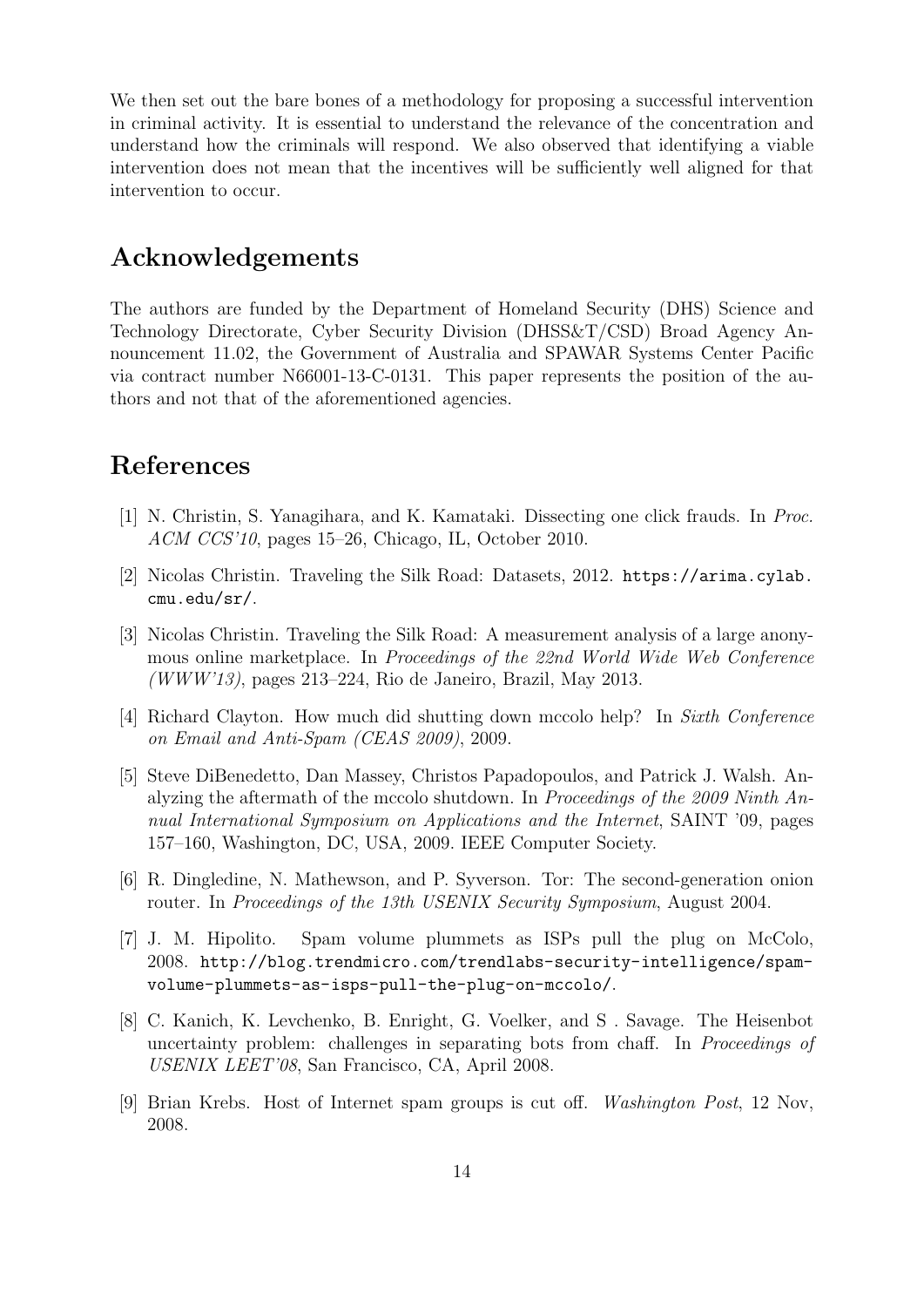- <span id="page-14-9"></span>[10] Brian Krebs. Spam Nation: The Inside Story of Organized Cybercrime – from Global Epidemic to Your Front Door. Sourcebooks, 2014.
- <span id="page-14-2"></span>[11] Tobias Lauinger, Martin Szydlowski, Kaan Onarlioglu, Gilbert Wondracek, Engin Kirda, and Christopher Kruegel. Clickonomics: Determining the effect of anti-piracy measures for one-click hosting. In NDSS, 2013.
- <span id="page-14-5"></span>[12] N. Leontiadis, T. Moore, and N. Christin. Measuring and analyzing search-redirection attacks in the illicit online prescription drug trade. In Proceedings of USENIX Security 2011, San Francisco, CA, August 2011.
- <span id="page-14-4"></span>[13] N. Leontiadis, T. Moore, and N. Christin. Pick your poison: pricing and inventories at unlicensed online pharmacies. In ACM Conference on Electronic Commerce, 2013.
- <span id="page-14-6"></span>[14] N. Leontiadis, T. Moore, and N. Christin. A nearly four-year longitudinal study of search-engine poisoning. In Proceedings of ACM CCS 2014, Scottsdale, AZ, November 2014.
- <span id="page-14-0"></span>[15] Kirill Levchenko, Andreas Pitsillidis, Neha Chachra, Brandon Enright, Márk F´elegyh´azi, Chris Grier, Tristan Halvorson, Chris Kanich, Christian Kreibich, He Liu, et al. Click trajectories: End-to-end analysis of the spam value chain. In IEE Symposium on Security and Privacy, pages 431–446, 2011.
- <span id="page-14-8"></span>[16] He Liu, Kirill Levchenko, Márk Félegyházi, Christian Kreibich, Gregor Maier, Geoffrey M Voelker, and Stefan Savage. On the effects of registrar-level intervention. Proc. of 4th USENIX LEET, 2011.
- <span id="page-14-7"></span>[17] Damon McCoy, Hitesh Dharmdasani, Christian Kreibich, Geoffrey M Voelker, and Stefan Savage. Priceless: The role of payments in abuse-advertised goods. In Proceedings of the 2012 ACM Conference on Computer and Communications Security, pages 845–856. ACM, 2012.
- <span id="page-14-10"></span>[18] Tyler Moore and Richard Clayton. Examining the impact of website take-down on phishing. In Proceedings of the Second APWG eCrime Researcher's Summit, Pittsburgh, PA, October 2007.
- <span id="page-14-11"></span>[19] Tyler Moore and Richard Clayton. The consequence of non-cooperation in the fight against phishing. In Third APWG eCrime Researchers Summit, Atlanta, GA, October 2008.
- <span id="page-14-1"></span>[20] Tyler Moore and Benjamin Edelman. Measuring the perpetrators and funders of typosquatting. In Radu Sion, editor, Financial Cryptography and Data Security, volume 6052 of Lecture Notes in Computer Science, pages 175–191. Springer, 2010.
- <span id="page-14-3"></span>[21] Tyler Moore, Jie Han, and Richard Clayton. The postmodern ponzi scheme: Empirical analysis of high-yield investment programs. In Angelos D. Keromytis, editor, Financial Cryptography and Data Security - 16th International Conference, FC 2012, Kralendijk, Bonaire, February 27-March 2, 2012, volume 7397 of Lecture Notes in Computer Science, pages 41–56. Springer, 2012.